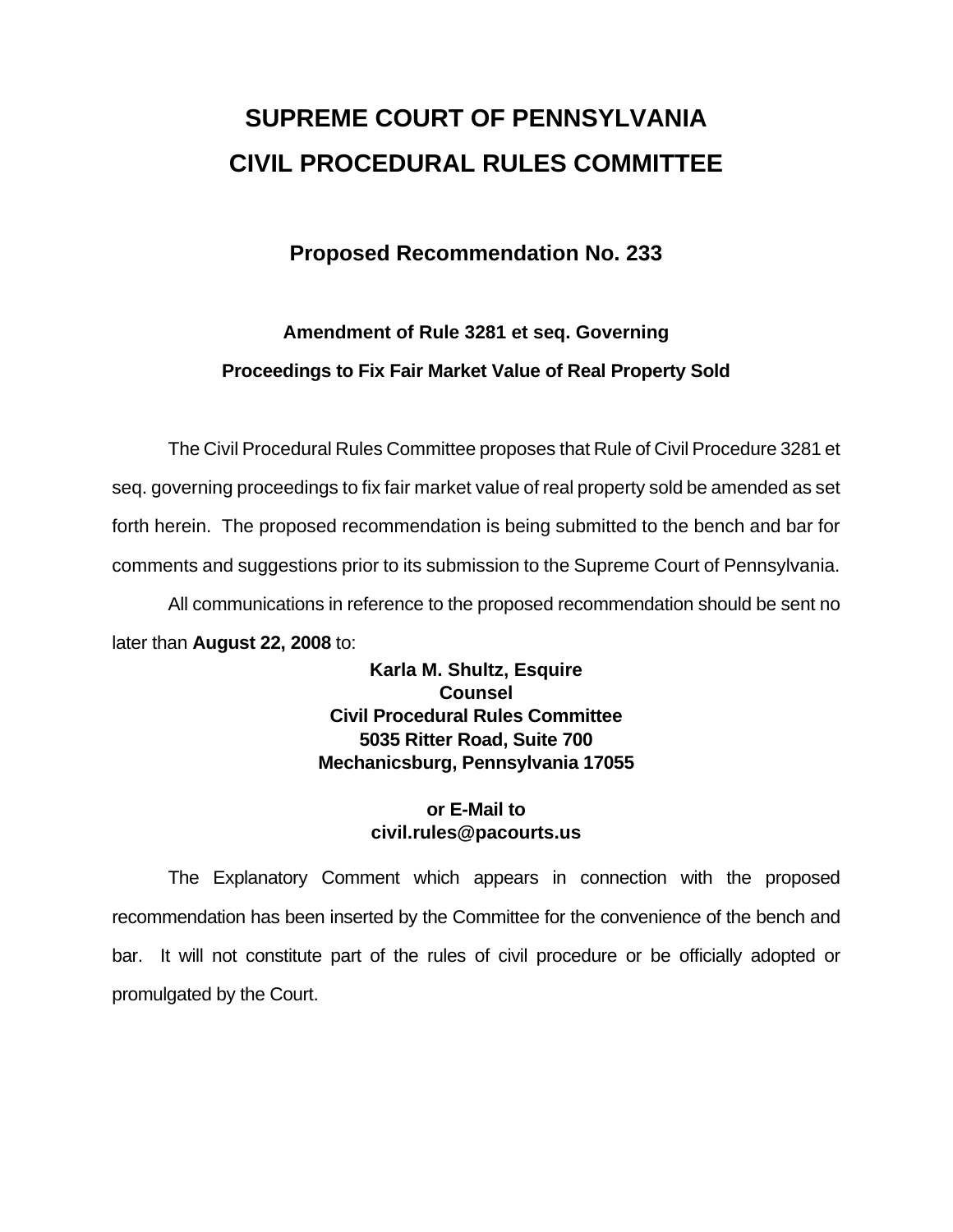### **Rule 237.1. Notice of Praecipe for Entry of Judgment of Non Pros for Failure to File Complaint or by Default for Failure to Plead**

(a)(1) As used in this rule,

"judgment of non pros" means a judgment entered by praecipe pursuant to

Rule 1037(a) and 1659;

Note: When a defendant appeals from a judgment entered in a magisterial district **[**judge**]** court, Pa. R.C.P.M.D.J. 1004(b) authorizes the appellant to file a praecipe for a rule as of course upon the appellee to file a complaint or suffer entry of a judgment of non pros. The entry of the judgment of non pros is governed by Pa. R.C.P. No. 1037(a) and is subject to this rule.

 "judgment by default" means a judgment entered by praecipe pursuant to Rules 1037(b), 1511(a), 3031(a), and 3146(a).

(2) No judgment of non pros for failure to file a complaint or by default for failure to plead shall be entered by the prothonotary unless the praecipe for entry includes a certification that a written notice of intention to file the praecipe was mailed or delivered

(i) in the case of a judgment of non pros, after the failure to file a complaint and at least ten days prior to the date of the filing of the praecipe to the party's attorney of record or to the party if unrepresented, or

(ii) in the case of a judgment by default, after the failure to plead to a complaint and at least ten days prior to the date of the filing of the praecipe to the party against whom judgment is to be entered and to the party's attorney of record, if any.

The ten-day notice period in subdivision (a)(2)(i) and (ii) shall be calculated forward from the date of the mailing or delivery, in accordance with Rule 106.

> Note: The final sentence of Rule 237.1(a)(2) alters the practice described in the decision of *Williams v. Wade*, 704 A.2d 132 (Pa. Super. 1997).

> > 1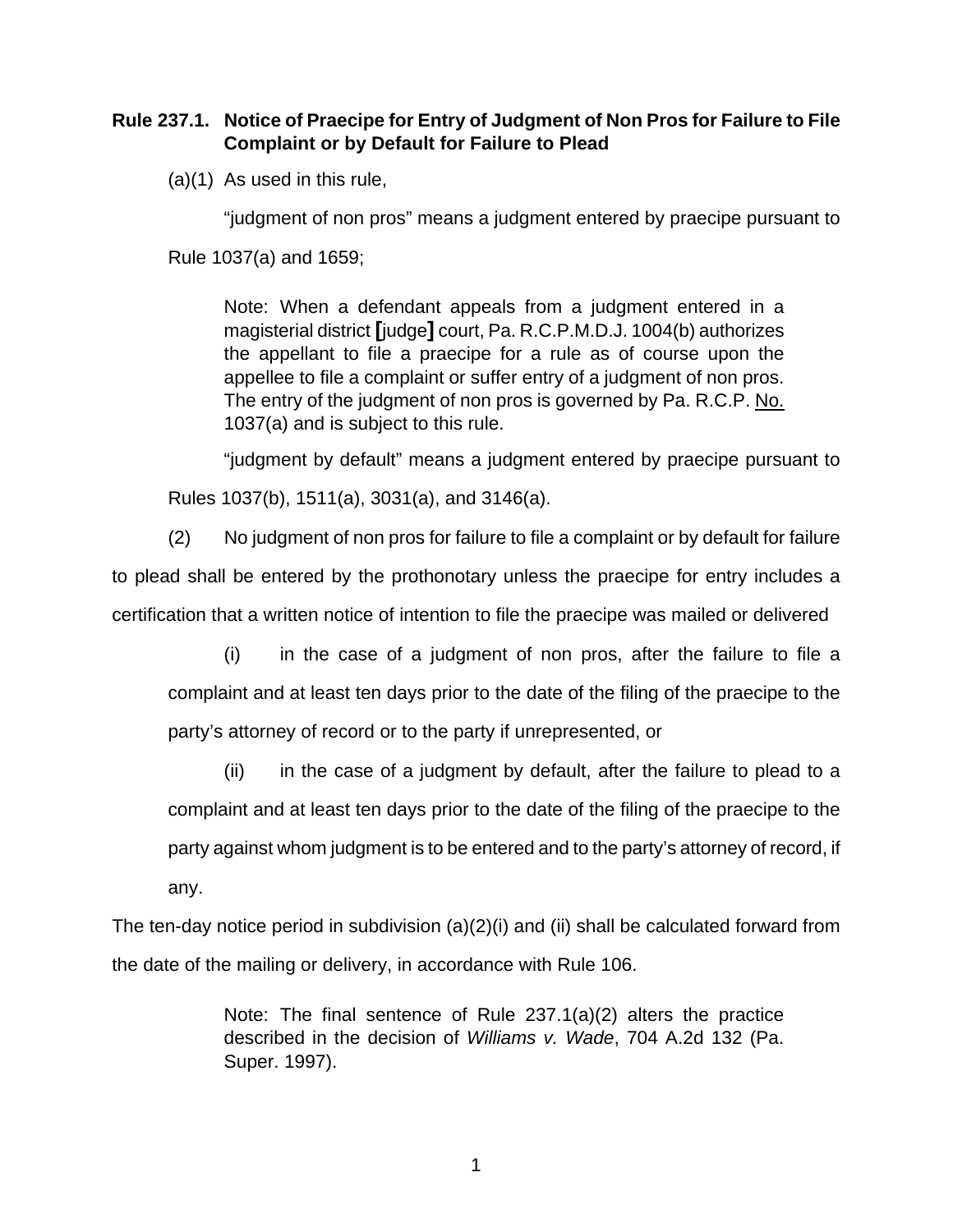- (3) A copy of the notice shall be attached to the praecipe.
- (4) The notice and certification required by this rule may not be waived.

Note: A certification of notice is a prerequisite in all cases to the entry by praecipe of a judgment of non pros for failure to plead to a complaint. Once the ten-day notice has been given, no further notice is required by the rule even if the time to file the complaint or to plead to the complaint has been extended by agreement.

 See Rule 237.4 for the form of the notice of intention to enter a judgment of non pros and Rule 237.5 for the form of the notice of intention to enter a judgment by default.

- (b) This rule does not apply to a judgment entered
	- (1) by an order of court,
	- (2) upon praecipe pursuant to an order of court, or
	- (3) pursuant to a rule to show cause.

Note: See Rule 3284 which requires that in proceedings to fix fair market value of real property sold, notice must be given pursuant to the requirements of Rule 237.1 et seq.

#### **Rule 3281. Parties**

- (a) The petition shall name the judgment creditor as petitioner.
- (b) The petition **[**shall**]** may name as respondent any debtor, obligor, guarantor,

mortgagor, and any other person directly or indirectly liable to the judgment creditor for the payment of the debt, and any owner of the property affected thereby.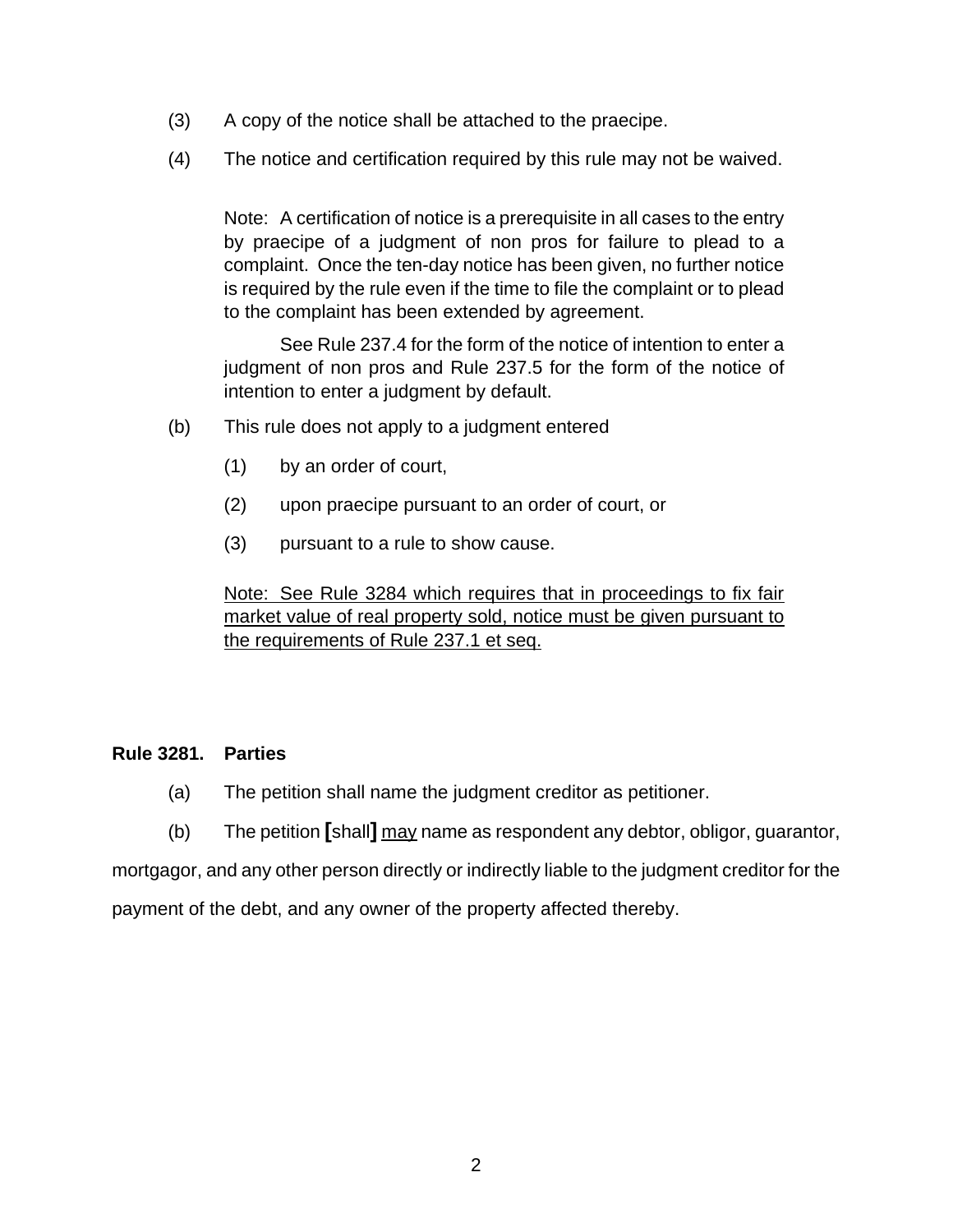#### **Rule 3283. Service**

**[**(a) The petition shall be served

(1) upon a respondent who is a defendant in the judgment who has entered an appearance, by the petitioner in the matter provided by Rule 440, and

(2) upon any other respondent**]**

 $(a)(1)$  If there is an attorney of record, service shall be made upon the respondent's attorney of record pursuant to Rule 440(a)(1)(i) or (ii).

(2) If there is no attorney of record, service shall be made

(i) by the sheriff or a competent adult in the manner prescribed by Rule 402(a) for service of original process, or

Note: See Rule 72 for the definition of "competent adult".

(ii) by the petitioner mailing a copy in the manner prescribed by Rule 403,

or

(iii) if service cannot be made as provided in subparagraphs (i) or (ii), pursuant to special order of court as prescribed by Rule 430.

 (b) The person servicing the petition shall file a return of service as provided by Rule 405.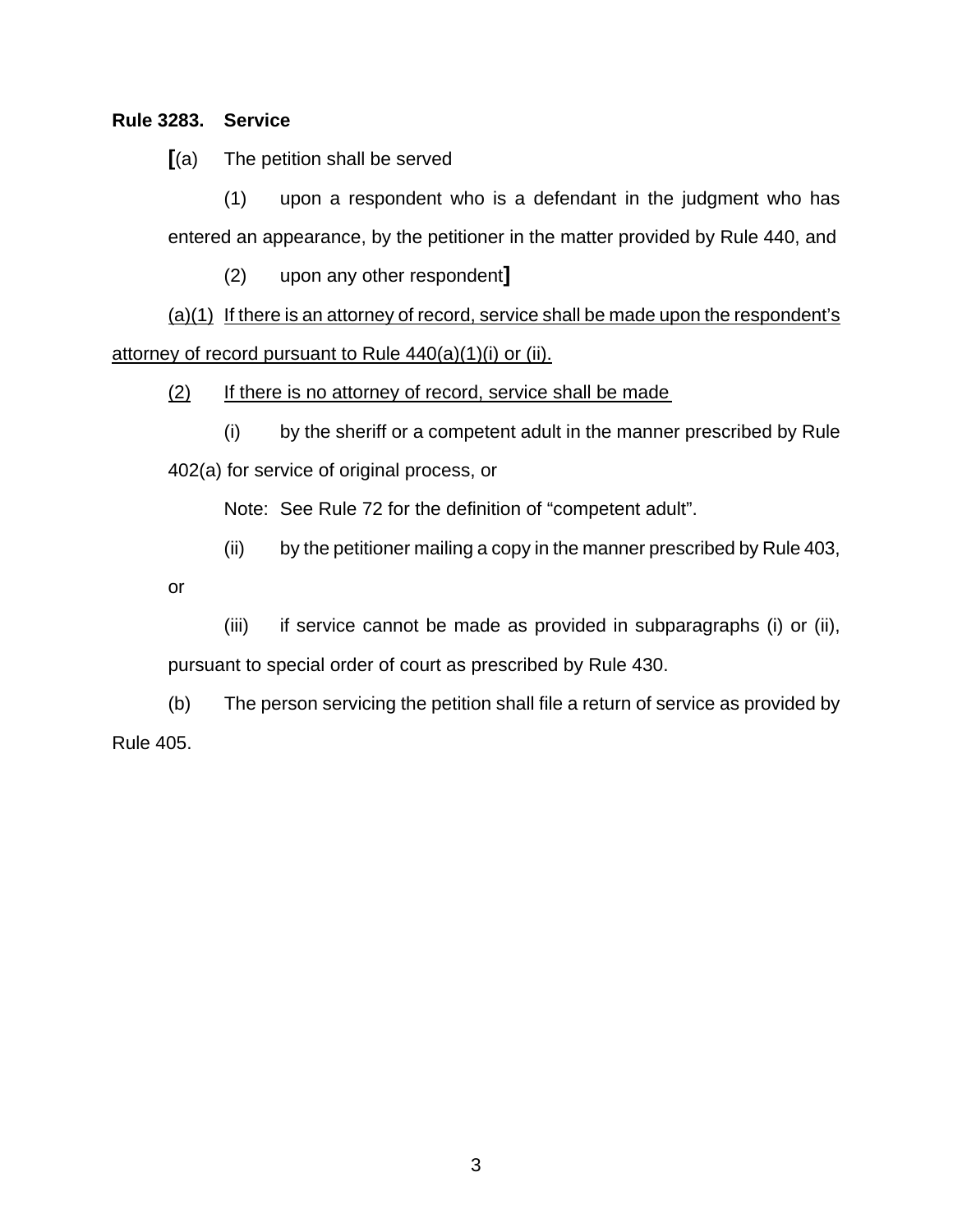#### **Rule 3284. Order Upon Default or Admission**

**[**The court shall, without further notice or hearing, enter an order determining the fair market value of the real property to be the value alleged in the petition, determining the prior lien amounts to be in the amounts alleged in the petition and making any special allocation requested by the petition if

 (1) no answer is filed within the required time to a petition which contains a notice to defend and notice has been given as provided by Rule 237.1 et seq., or

 (2) an answer is filed which does not deny the allegations in the petition as to the fair market value, the prior lien amounts or any special allocation.**]**

 (a) The prothonotary, on praecipe of the petitioner, shall enter judgment against the defendant for the failure to file within the required time an answer to the petition, which contains a notice to defend substantially in the form set forth in Rule 3282(b), upon determining that

(1) the petition was served pursuant to the requirements of Rule 3283 and

(2) notice was given pursuant to the requirements of Rule 237.1 et seq.

 (b) In all cases, the court, on motion of a party, may enter an appropriate judgment against a party if an answer was filed, but does not deny the allegations in the petition as to the fair market value, prior lien amounts, and any special allocation.

4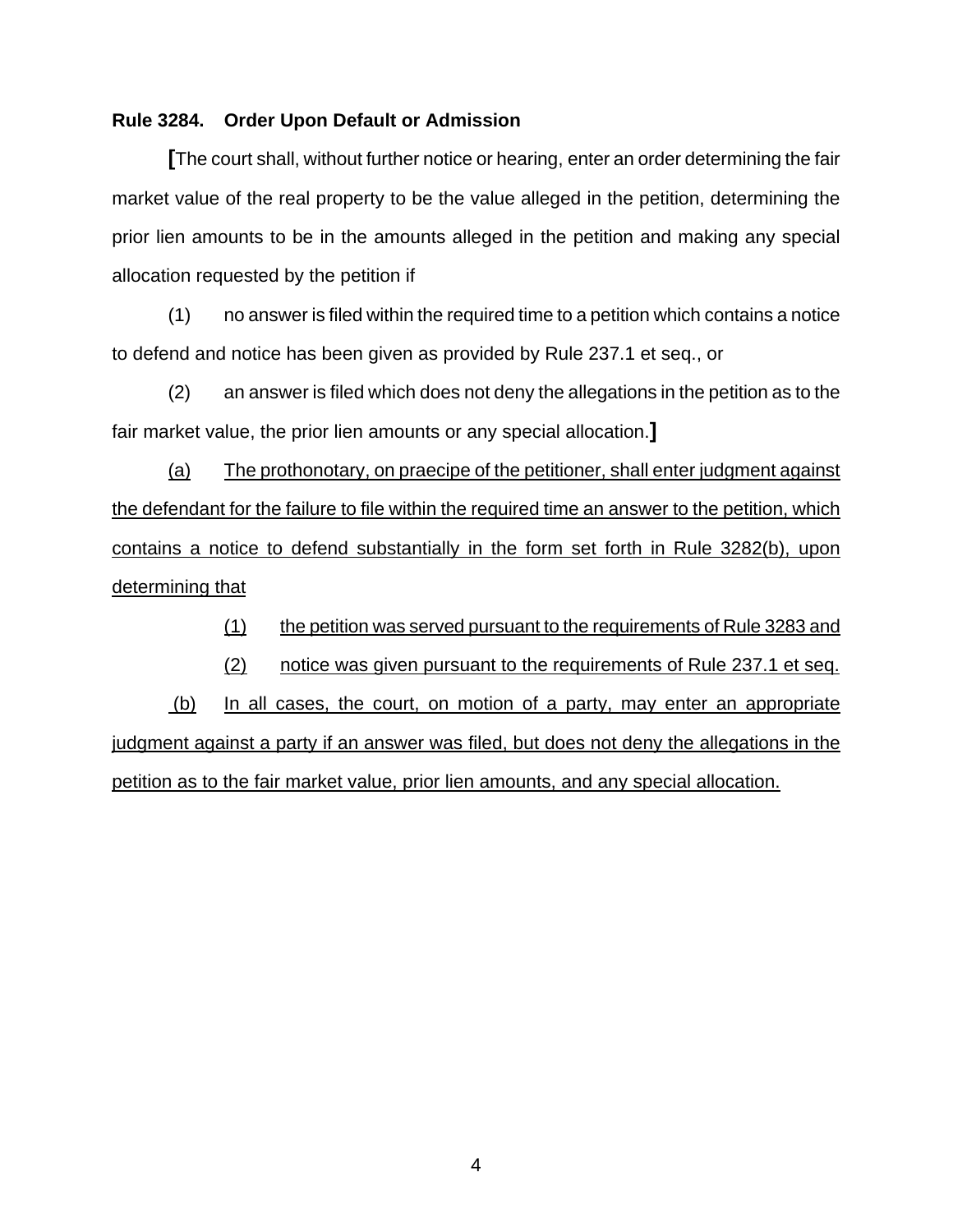#### **Explanatory Comment**

 The Civil Procedural Rules Committee is proposing to amend Rule 3281 et seq. governing proceedings to fix fair market value of real property sold in two respects. First, current Rule 3283(a)(1) provides for a petition to fix fair market value to be served upon a respondent, who is a defendant in the judgment and who entered an appearance, pursuant to Rule 440 governing service of legal papers other than original process. Under Rule 440, service may be made by regular mail at the last known address of the defendant.

A problem arises in that the petition to fix fair market value is only filed after a sheriff's sale, and frequently the property that has been sold is the address at which the defendant resided prior to the sheriff's sale and is no longer a current address. Under these circumstances, service by regular mail at the last known address is not likely to furnish notice to the defendant. The proposed amendment to Rule 3283 would permit service pursuant to Rule 440 only if there is an attorney of record.

 Second, current Rule 3284 provides that the court shall without further notice or hearing enter an order determining the fair market value of the property to be the value alleged in the petition if (1) no answer has been filed within the required time to a petition which includes a notice to defend and notice has been given pursuant to Rule 237.1, or (2) an answer is filed which does not deny the allegations in the petition as to the fair market value, the prior lien amounts, or any special allocation.

New subdivision (a) shifts to the prothonotary the responsibility for entering judgment upon a praecipe of the petitioner, in which there is an averment that no answer to the petition has been filed within the required time. The prothonotary will ensure that the record shows that (1) service was made pursuant to the requirements of Rule 3283, (2) an important notice was given pursuant to the requirements of Rule 237.1, (3) no answer was filed, and (4) the allegations in the petition justify the amount of the judgment that the petitioner seeks.

5